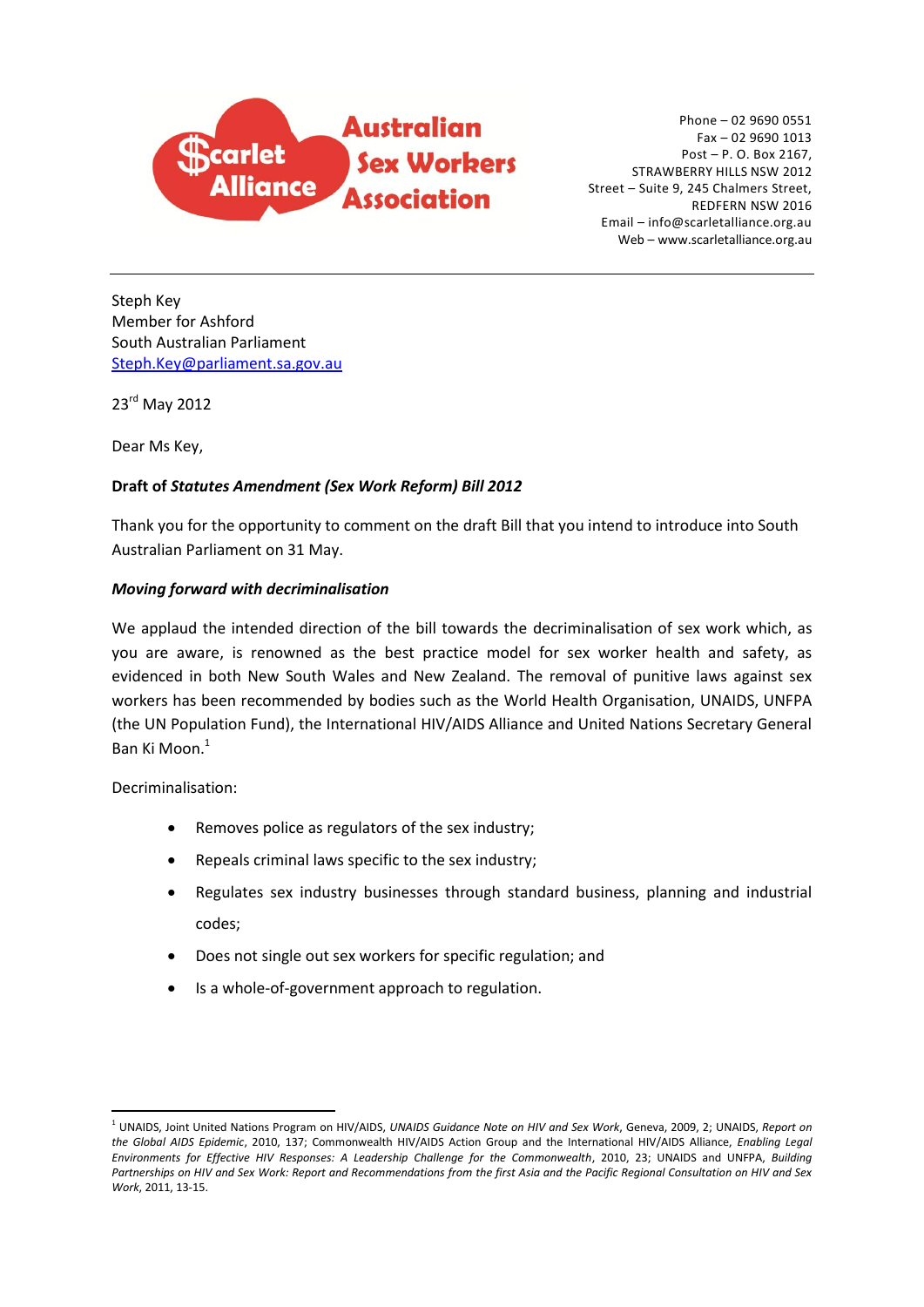## *The Bill in its current form does not constitute decriminalisation*

Scarlet Alliance has concerns however, about the Bill in its current draft form, in particular: retaining soliciting as an offence, location controls that prohibit sexual services within 50/200metres from children's services, the active ongoing role of police as regulators, and the introduction of criminal laws to regulate safer sex in the industry.

Currently, the Bill:

**.** 

- Establishes Police as regulators of the industry;
- Continues criminal laws specific to the sex industry;
- Imposes discriminatory planning codes on sex workers and sex industry businesses; and
- Singles out sex workers for specific regulation.

# *Diverging from decriminalisation is dangerous*

Ongoing problems are created when legislators attempt to move away from decriminalisation. The introduction of new offences and penalties involves drafting new requirements, definitions and identifying who will regulate non compliance, which inevitably leads to unintended consequences, unforeseen exceptions, and legislation that is convoluted, unworkable, and completely misses the public health and human rights rationales behind decriminalisation.

One of the central tenants of decriminalisation is the removal of police as regulators of the sex industry. As discussed below, this is due to a long history and evidence of police corruption, harassment and entrapment of sex workers throughout Australia. Such policing practices continue to hinder sex workers' access to our rights, health and privacy. One catalyst to the decriminalisation of sex work in NSW was findings of the Wood Royal Commission into corruption within the NSW Police Force showing 'a clear nexus between police corruption and the operation of brothels.<sup>''</sup> Despite a plethora of evidence about the disastrous consequences of police as regulators of the sex industry, the current Bill continues to do so.

Another fundamental facet of decriminalisation is the removal of criminal laws specific to the sex industry. This Bill criminalises sex workers for practices that are legal for non-sex workers. Legislating which sex acts are acceptable is both inappropriate (draftspeople with specific sexual orientations/tastes/desires are defining what somebody else can do with their body) and contrary to public health objectives. Further, the process is fraught with error, inevitably impossible, will lead to low compliance. It is contrary to the intention of decriminalisation to treat sex work like every other occupation.

### *Soliciting offences will criminalise street-based sex workers*

Scarlet Alliance welcomes the removal of laws making it unlawful to 'loiter in a public place for the purposes of prostitution'. It should be clarified that the definition of solicit does not include the act of loitering by default or interpretation. We also welcome the clarification that advertising for sexual services is permitted. However, we are disappointed that soliciting offences 'in a public place, or within the view or hearing of any person in a public place' remain at all for sex workers(Part 4, section 10).

 $^2$  New South Wales Government (1997), Royal Commission into the NSW Police Service: Final Report – Corruption, 13.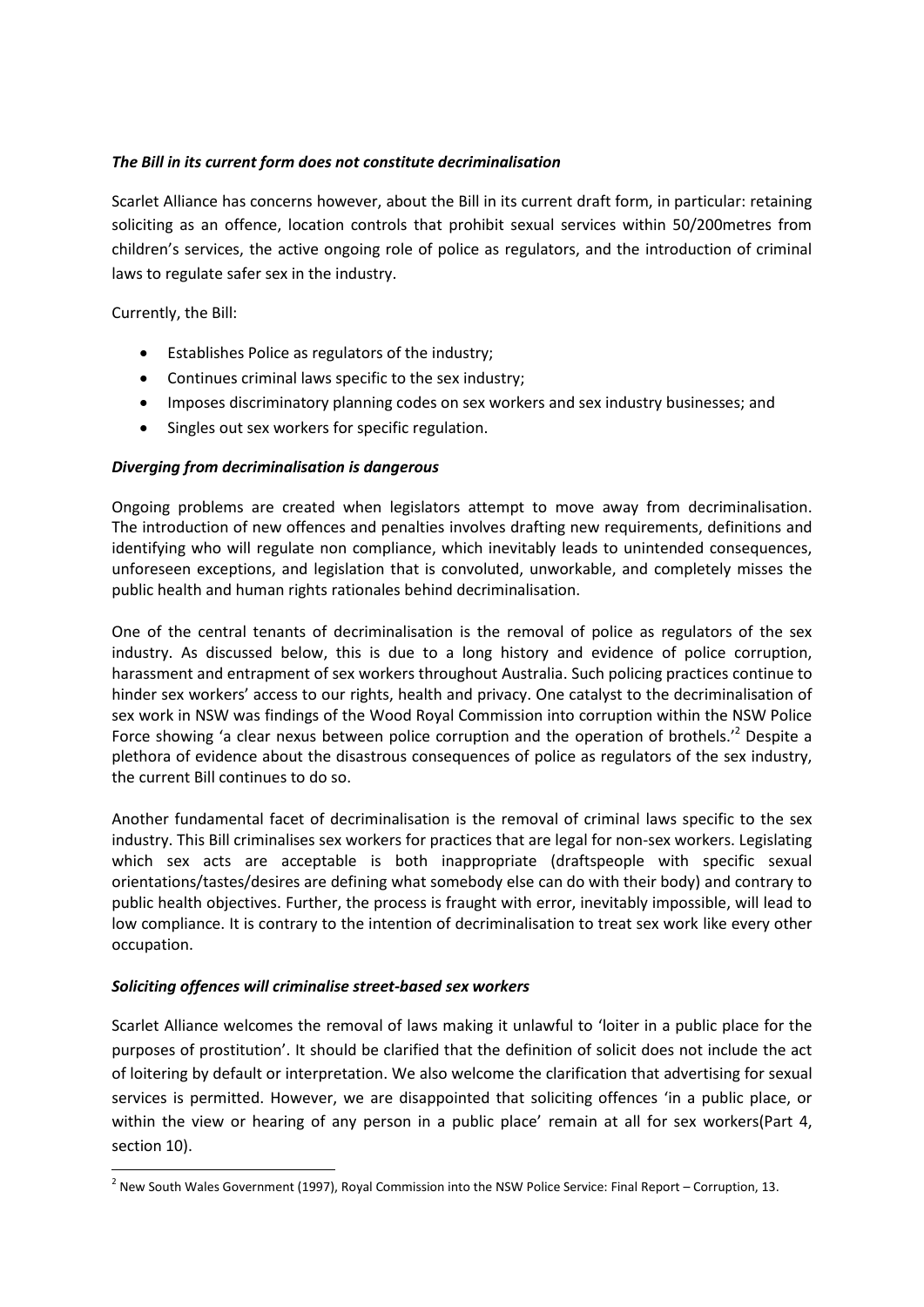This offence will disproportionately target street-based sex workers. This is despite the fact that street-based sex work pose few to no amenity impacts. Street-based sex workers make up approximately only 2% of sex workers in Australia. And yet street-based sex workers face the most stringent penalties and regulation. The 'dangers' perceived to be involved in street-based sex work are in fact dangers towards street-based sex workers posed by criminalisation and police practices, rather than dangers created by the business of conducting or soliciting sex work. Elena Jeffreys writes that for street-based sex workers, 'Experiences with police range from disappointing to horrific.<sup>,3</sup> She cites research from WA and NSW to show that in 'WA, 2002, half the street based sex workers answering a survey targeting women who have experienced sexual assault had been raped by police. [In] NSW, 2006, street based workers questioned in a survey said half of their contact with police included police harassment.<sup>4</sup> A NSW survey of street-based sex workers from 2009, showed that of street-based sex workers who had reported incidents to police, 53% reported negative experiences such as 'not being taken seriously', 'feeling uncomfortable', and 'having no outcome'. Other street-based sex workers cited reasons for not reporting to Police including 'previous bad experiences' and 'fear of prosecution for prostitution or for outstanding warrants'.<sup>5</sup>

Street based sex work is already criminalised in South Australia leaving street based sex workers vulnerable. Street based workers are often marginalised in the interests of keeping sex work invisible, which means that health professionals and outreach organisations face obstacles in identifying workers due to this invisibility.

In contrast, in New Zealand where sex work is fully decriminalised, the Prostitution Law Review Committee has found that instead of spending money on policing street-based sex workers 'Local Authorities should invest in street cleaning, lighting, and city ambassador schemes, and provide adequate rubbish bins and toilet facilities in and around street sex work areas.<sup>,6</sup> In a survey by the Sex Workers Outreach Project NSW and Attorney General of street-based sex workers in Sydney, sex workers identified characteristics of a well-designed area for soliciting, including: good access for clients in cars and on foot; appropriate lighting; clear visibility; appropriate amenities (toilets, seats, shelter, food); close to or within commercial or entertainment areas; close proximity to safe houses; and be a pleasant environment in good repair.<sup>7</sup> Scarlet Alliance supports the right of all sex workers to work in whatever area of their chosen occupation, including street, brothel, escort, private and opportunistic work. Instead of retaining soliciting offences in South Australia, financial resources and time would be more productively spent providing better services and amenities to support streetbased sex workers.

#### *Soliciting offences are broad and will make entire sections of the industry unworkable*

<sup>3</sup> Elaine Dowd, 'The Impact of Western Australian Legislation on Street Based Sex Workers', *Outskirts*, University of Western Australia, 2002, cited in Elena Jeffreys, 'Street-based Sex Workers' in *Provision*: *The Whore Stigma*, Issue 2, Scarlet Alliance, 2007, 28.

<sup>&</sup>lt;sup>4</sup> A Roxburgh, L Degenhardt and J Copeland, 'Post-Traumatic Stress Disorder Among Female Street-Based Sex Workers in the Greater Sydney Area, Australia', *BMC Psychiatry*, 6:24, 2006, cited in Elena Jeffreys, 'Street-based Sex Workers' in Provision, Issue 2, *The Whore Stigma*, Scarlet Alliance, 2007, 28.

<sup>&</sup>lt;sup>5</sup> Sex Workers Outreach Project NSW, Attorney General's Department NSW, Elton Consulting, 'Findings of the Street-Based Sex Work Research Project, Incorporating the Indentifying Safety Issues for Transgender Street-Based Sex Worker Research Project', 2009.

<sup>6</sup> New Zealand Prostitutes' Collective, Australasian Society for HIV Medicine Conference, 2010.

<sup>&</sup>lt;sup>7</sup> Sex Workers Outreach Project NSW, Attorney General's Department NSW, Elton Consulting, 'Findings of the Street-Based Sex Work Research Project, Incorporating the Indentifying Safety Issues for Transgender Street-Based Sex Worker Research Project', 2009.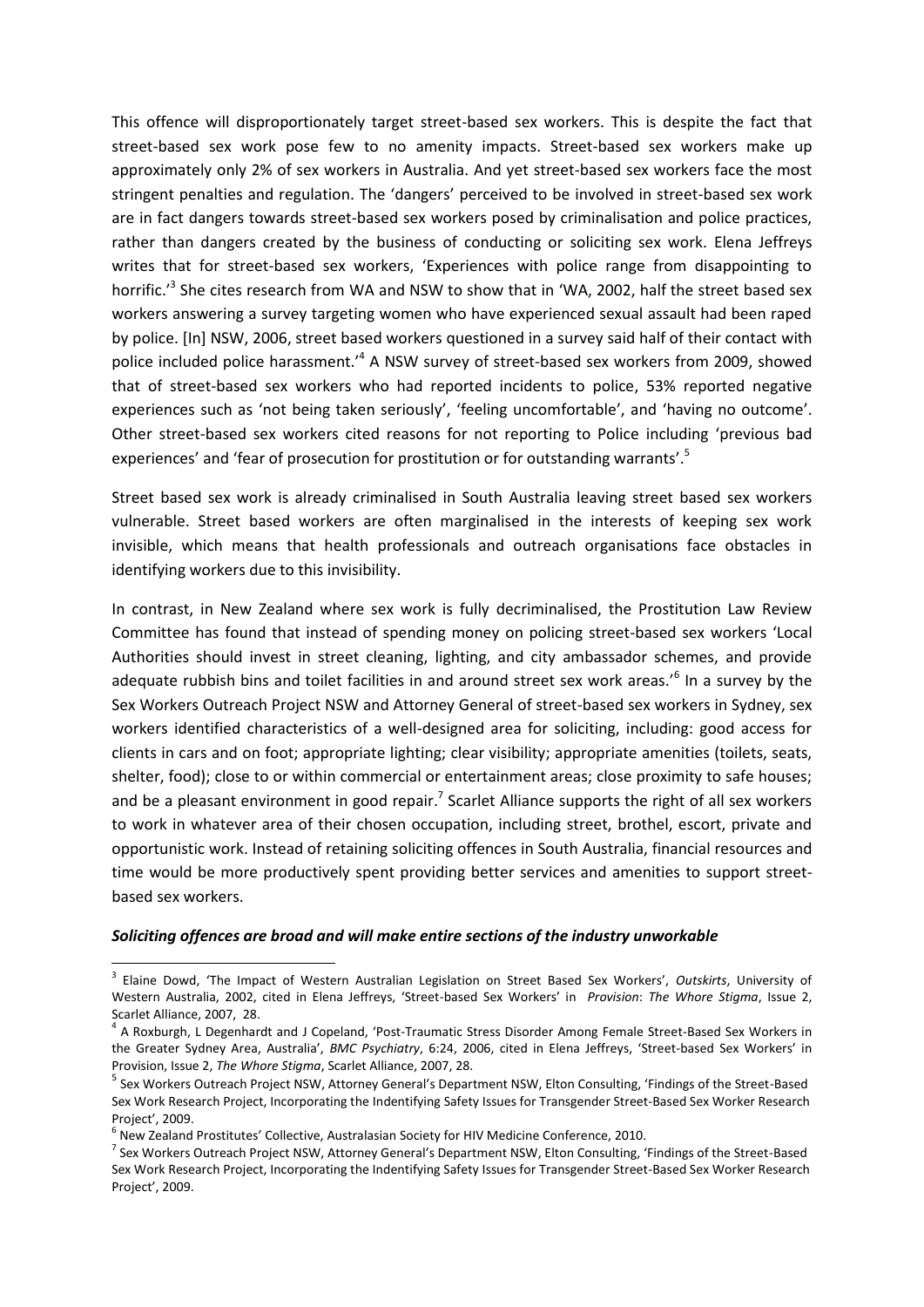Because the definition of a public place within the Act is so broad, the Bill potentially also criminalises sex workers operating out of a privately owned place, as well as a place where a section of the public is permitted access upon payment. This potentially criminalises *all* sex workers and clients of *brothels* in addition to private sex workers working from *home*. Further, the definition of sexual service is similarly broad. The introduction of Part 4, section 9(3) means that soliciting for *any*  sexual service in a public place is an offence. The combined definitions of public place and sexual service mean that it could potentially be an offence to offer/solicit lap dances (the drafting notes suggest this is intended to be covered) within a strip club where customers have paid to enter. The effects of soliciting offences may be damaging and wide-ranging.

It is unrealistic to expect that sex workers will go to work and not take pro-active steps to obtain business during our shifts – on the street or otherwise. The Bill means that sex workers will be required to make the effort of preparing for work, but not actually be permitted to source work once we arrive. It acts to make working unproductive at best and impossible at worst. Soliciting offences then act as a disguised attempt at eliminating sex services completely. Ultimately the effect of these sections is to make large – if not all – sections of the sex industry entirely unworkable (and criminalised).

### *Criminalising clients and the failure of the Swedish Model*

In the current draft of the Bill (Part 4, section 10), clients are also guilty of an offence for 'accosting' sexual services. We are assured by your Office that this offence will be removed. The removal of this offence is vital. The word 'accost' implies that it is illegal for the client to even approach a sex worker. Models that criminalise the clients of sex workers also act as a barrier to sex worker health and safety.

In Victoria, female police officers have dressed up and *impersonated* sex workers for the *purposes* of arresting potential clients, using a dictaphone to record conversations – they 'caught' 15 clients in their first week of operation in December 2011.<sup>8</sup> Petra Ostergren and Susanne Dodillet report that in Sweden they have found 'serious adverse effects of the *Sex Purchase Act* – especially concerning the health and well-being of sex workers – in spite of the fact that the lawmakers stressed that the ban was not to have a detrimental effect on people in prostitution.'<sup>9</sup> The Prostitution Licensing Authority (PLA) Queensland reports that the prohibition on the purchase of sexual services in Sweden has 'driven the sex industry underground'.<sup>10</sup> The PLA reports, 'sex workers feel less secure and consider themselves at greater risk of violence.<sup>'11</sup> Fearful of losing their client base, street-based sex workers

<sup>&</sup>lt;sup>8</sup> Jon Kalia, Police sting nabs kerb-crawlers: Female police officers have dressed up as sex workers in a unique sting on kerbcrawling creeps', Sunday Sun Herald, 18 December 2011.

<sup>9</sup> Susanne Dodillet and Petra Ostergren, 'The Swedish Sex Purchase Act: Claimed Success and Documented Effects' Conference paper presented at the International Workshop *Decriminalizing Prostitution and Beyond: Practical Experiences and Challenges* The Hague, March 3 and 4, 2011, page 3, accessed a[t http://www.petraostergren.com/upl/files/54259.pdf](http://www.petraostergren.com/upl/files/54259.pdf) on 17 May 2011.

<sup>10</sup> Bob Wallace (Principal Policy Officer), *The Ban on Purchasing Sex in Sweden*, Office of the Prostitution Licensing Authority Queensland, and the contract of the contract of the contract of the contract of the contract of the contract of the contract of the contract of the contract of the contract of the contract of the contract of the contract o

[http://www.pla.qld.gov.au/Resources/PLA/reportsPublications/documents/THE%20BAN%20ON%20PURCHASING%20SEX%](http://www.pla.qld.gov.au/Resources/PLA/reportsPublications/documents/THEBAN%20ON%20PURCHASING%20SEX%20IN%20SWEDEN%20-%20THE%20SWEDISH%20MODEL.pdf) [20IN%20SWEDEN%20-%20THE%20SWEDISH%20MODEL.pdf](http://www.pla.qld.gov.au/Resources/PLA/reportsPublications/documents/THEBAN%20ON%20PURCHASING%20SEX%20IN%20SWEDEN%20-%20THE%20SWEDISH%20MODEL.pdf) on 11 May 2011.

<sup>11</sup> Bob Wallace, *The Ban on Purchasing Sex in Sweden,* above n34 at 19.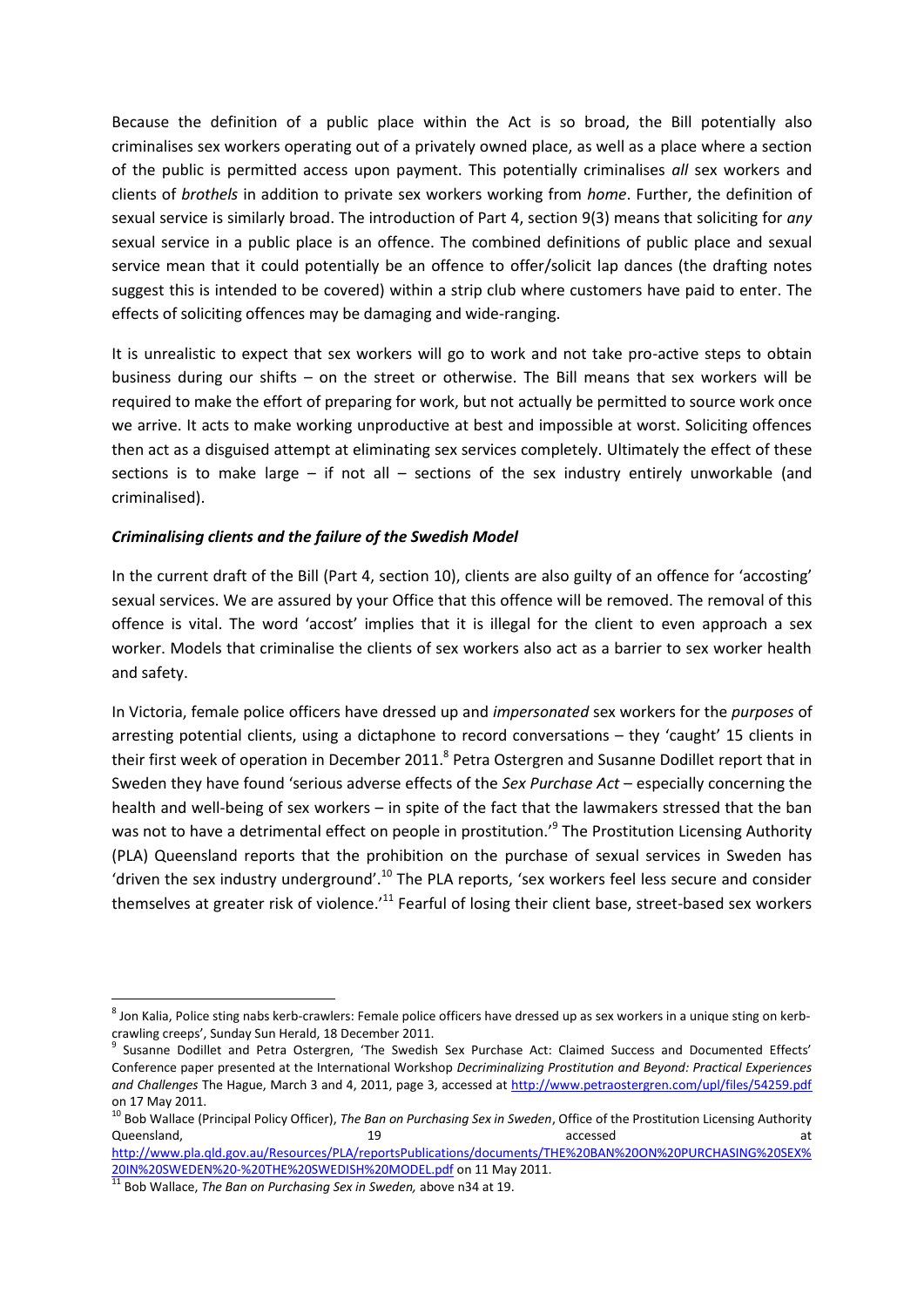have been spatially displaced, forced into more isolated, poorly-lit industrial and outdoor areas where they are more vulnerable.<sup>12</sup>

The introduction of any offences that criminalise clients for requesting sexual services are unrealistic, will result in low compliance, are based on flawed understandings of sex workers as victims and clients as perpetrators, will drive sex work into less visible and more isolated environments, will reduce sex workers' autonomy over our working place and conditions, and will have dangerous consequences for the health and safety of sex workers. *Criminalisation is contrary to human rights and public health principles* 

The Bill as it stands is contrary to principles of non-discrimination, human rights and public health. Criminalisation of sex work has significantly encumbered health promotion initiatives in Australia and overseas. In the meantime, sex work continues – research from Western Australia shows that criminal sanctions do not reduce the incidence of sex work.<sup>13</sup> United Nations Secretary General Ban Ki-Moon states:

In most countries, discrimination remains legal against women, men who have sex with men, sex workers, drug users, and ethnic minorities. This must change. I call on all countries to live up to their commitments to enact or enforce legislation outlawing discrimination against people living with HIV and members of vulnerable groups… In countries without laws to protect sex workers, drug users, and men who have sex with men, only a fraction of the population has access to prevention. Conversely, in countries with legal protection and the protection of human rights for these people, many more have access to services. As a result, there are fewer infections, less demand for antiretroviral treatment, and fewer deaths. Not only is it unethical not to protect these groups: it makes no sense from a public health perspective. It hurts us all. $^{14}$ 

The UNAIDS report on the Global AIDS Epidemic 2010 states that 'countries should now take action to decriminalize sex workers.'<sup>15</sup> The Australian Government *Sixth National HIV Strategy 2010-2013* states that 'Australia's approach to HIV/AIDS has demonstrated the protection of human rights to be compatible with and *essential to* the effective protection of public health.'<sup>16</sup> The Commonwealth HIV/AIDS Action Group and the International HIV/AIDS Alliance write:

Removing legal penalties for sex work assists HIV prevention and treatment programmes to reach sex workers and their clients. Rather than arresting sex workers and closing down brothels, the most effective approach to preventing HIV is to view sex workers as partners in prevention, and encourage them to engage in sexual health promotion as peer educators and advocates.<sup>17</sup>

<sup>12</sup> 'Michelle' cited in 'Sex Ban Puts Us at Greater Risk', *The Guardian,* 27 May 2009, cited in B Wallace, *The Ban on Purchasing Sex in Sweden,* above n34 at 15.

<sup>13</sup> Basil Donovan, C Harcourt, S Egger, K Schneider, J O'Connor, L Marshall, MY Chen, and CKFairley, *The Sex Industry in Western Australia: A Report to the Western Australian Government*, National Centre in HIV Epidemiology and Clinical Research, University of New South Wales. Sydney, 2010, vii.

<sup>14</sup> UNAIDS, Joint United Nations Program on HIV/AIDS, *UNAIDS Guidance Note on HIV and Sex Work*, Geneva, 2009, 2.

<sup>15</sup> UNAIDS, *Report on the Global AIDS Epidemic*, 2010, 137.

<sup>16</sup> Australian Government Department of Health and Ageing, *Sixth National HIV Strategy 2010-2013*, Commonwealth of Australia, Canberra, 2010 at 6.4, emphasis added.

<sup>17</sup> Commonwealth HIV/AIDS Action Group and the International HIV/AIDS Alliance, *Enabling Legal Environments for Effective HIV Responses: A Leadership Challenge for the Commonwealth*, 2010, 23.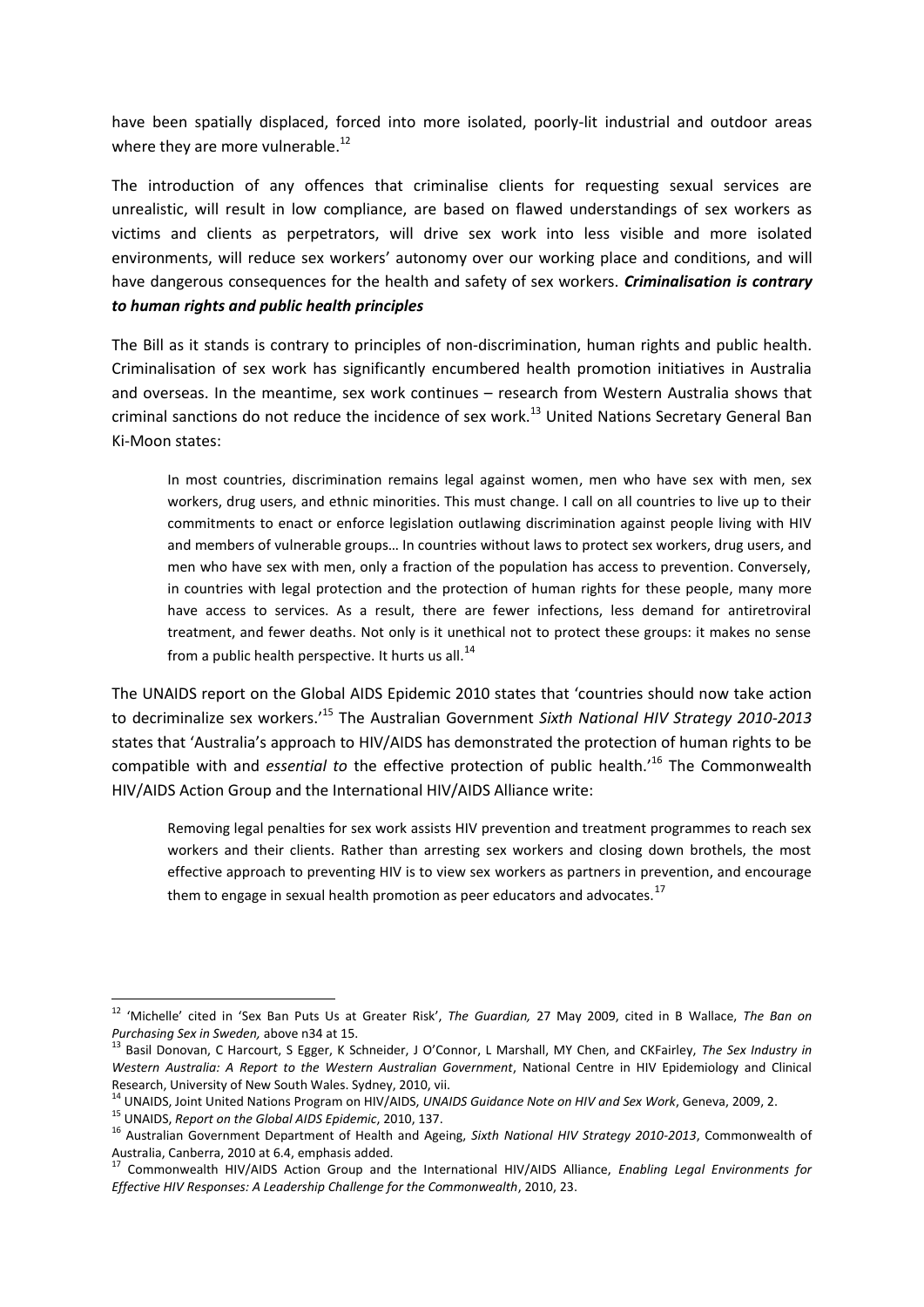UNAIDS and UNFPA state that '[v]iolence against sex workers, including by state actors, are human rights violations that should be taken up by human rights institutions':<sup>18</sup> Perpetuating criminalisation of sex work, imposing special and discriminatory laws for sex workers, and sanctioning police involvement as regulators constitutes violence against sex workers.

## *Introduction of a new range of offences*

Scarlet Alliance welcomes the abolition of the offence of prostitution (Part 2 s6).

However the Bill continues to introduce a whole range of new offences relating to sex work, which undermine the intended positive outcomes of decriminalisation. Rather than constituting decriminalisation, these new offences effectively criminalise both sex workers and clients. These new offences include: practising unsafe sex, offering unsafe sex, requesting unsafe sex, and unorthodox use of safer sex materials (Part 4, s12).

Decriminalisation is achieved by the *removal*, rather than *addition*, of special laws relating to the sex industry.

Scarlet Alliance is opposed to any law that attempts to define and enforce which kind of sex act is lawful.

### *Criminalisation is not an appropriate approach to health promotion*

By mandating safer sex practice, this amendment makes acts which are legal between non-sex workers illegal for sex workers. Empowering sex workers to refuse requests for unsafe practices – through peer education – would be in line with a health promotion approach, rather than criminalising clients for practices they may not know is illegal. Existing laws already cover the knowing transmission of HIV and the *National Guidelines for Management of People with HIV Who Place Others at Risk* recognise that safer sex is a mutual responsibility.

Criminalisation is not the best approach to occupational health and safety or health promotion, and police are not the appropriate regulators. Research consistently illustrates that sex workers are highly aware of sexual health and safer sex practices and are skilled at identifying and assessing risks. The approach of Australia's HIV partnership is to treat sex workers as partners in prevention. These clauses further the stigma and discrimination against sex workers as vectors of disease.

### *There are serious issues with policing mandatory safer sex*

There are serious issues with policing the requirement that sex workers must only provide and offer certain kinds of protected sex. In Queensland, where similar laws are in place, police regularly pose as clients, call and harass sex workers for 'natural' services, and then arrest the sex worker.<sup>19</sup> Not only are such practices a waste of police time and resources, but they constitute entrapment and pose serious implications for the occupational health and safety of workers.

<sup>1</sup> <sup>18</sup> UNAIDS and UNFPA, *Building Partnerships*, above n7 at 29.

<sup>19</sup> Katherine Feeney, 'Prostitutes fear police and their powers', 20 October 2011, *Brisbane Times,*  <http://www.brisbanetimes.com.au/queensland/prostitutes-fear-police-and-their-powers-20111019-1m7vw.html>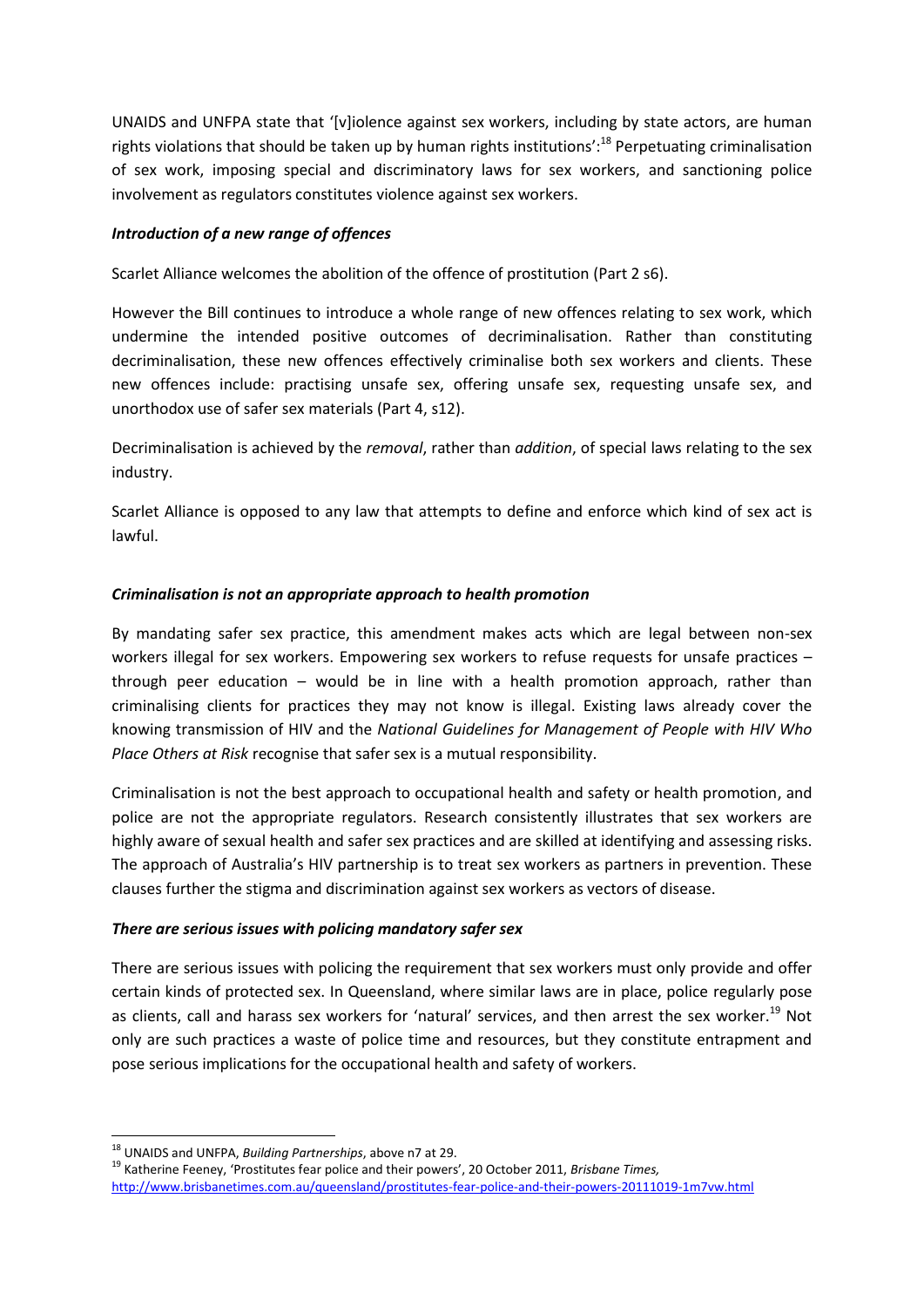While the intention may be that it is easier for sex workers to refuse requests from clients for unsafe sex, or reduce pressure from employers to provide such services (having the weight of the law behind us), the irony is that if these amendments become law, it will now be the police pressuring and requesting such services from sex workers, and the consequences will now be up to two years imprisonment. In fact, the Queensland Government attempted in 2011 to introduce amendments to provide *immunity* for police officers when requesting sexual services without prophylactics from sex workers.

This type of policing practice may have longer term impacts on safe sex practices. It is not unlikely that sex workers receiving calls/visits from police posing as clients requesting unsafe services may interpret these encounters (particularly to new workers or CALD workers) to mean that it is necessary to provide unprotected services in order to get clients to book, even though this is not the case.

These outcomes outweigh any perceived benefit of such a clause. Sex workers already enjoy lower rates of STIs than the general population, and have very high rates of prophylactic use.<sup>20</sup> Both the *Sixth National HIV Strategy 2010-2013* and the *Second National STI Strategy 2010-2013* note that 'the incidence of HIV/STIs in sex workers in Australia is among the lowest in the world. This is largely because of the establishment of safe-sex as a norm, the availability of safe-sex equipment, and community-driven health promotion and peer-based interventions.'<sup>21</sup> The *National Strategies*, to which South Australia is a signatory, recognise that some policing practices create barriers to health promotion and safe sex practice. This is one of those areas. Police are not well qualified to undertake a role as the 'safe sex police' nor that current epidemiology supports the need for this approach.

Peer education amongst sex workers provides a far more useful, cost-effective, empowering and rights-based approach to sex worker uptake of safer sex practices. Street-based sex workers during the 1980s were some of the first sex workers in Australia to use condoms and play a pivotal part in Australia's HIV response. Sex workers often put condoms on with their mouths without clients even knowing, and share tips and strategies on negotiating services at work. There is no evidence to indicate punitive or policing approaches are successful in promoting safe sex practices.

Making reference to South Australia's Occupational Health and Safety Act and providing further funding to sex worker organisation outreach programs is a more appropriate approach than

<sup>20</sup> Roberta Perkins and Francis Lovejoy, *Call Girls*, University of Western Australia Press, 2007; Basil Donovan, C Harcourt, S Egger, L Watchirs Smith, K Schneider, JM Kaldor, MY Chen, CK Fairley, S Tabrizi, *The Sex Industry in New South Wales: A Report to the NSW Government,* Kirby Institute, University of New South Wales, Sydney, 2011, vii, Preliminary findings presented at the Sex Workers Outreach Project Policy Meeting, Australian Society for HIV Medicine, 9 September 2011; Christine J Sturrock et al., 'Community-Based Sexual Health Care Works: A Review of the ACT Outreach Program', *Sexual Health*, 2007, 4, 201–204 at Table 1 and Table 3; Francis J Bowden et al., 'Screening for *Chlamydia Trachomatis* at the Time of Routine Pap Smear in General Practice: A Cluster Randomised Controlled Trial' *MJA* Volume 188 Number 2, 21 January 2008 at Table 6; Basil Donovan et al., 'Improving the Health of Sex Workers in NSW: Maintaining Success', (2010) *Public Health Bulletin*, Vol 21 (3-4), 74; Basil Donovan, C Harcourt, S Egger, K Schneider, J O'Connor, L Marshall, MY Chen, CK Fairley, (2010). *The Sex Industry in Western Australia: a Report to the Western Australian Government*. Sydney: National Centre in HIV Epidemiology and Clinical Research, University of New South Wales, vii; D Wilson, K Heymer, J Anderson, J O'Connor, C Harcourt and D Donovan (2009), 'Sex workers can be screened too often: a cost-effective analysis in Victoria, Australia', *Sexually Transmitted Infections*, October 2009

<sup>21</sup> Australian Government Department of Health and Ageing, *Sixth National HIV Strategy 2010-2013*, Commonwealth of Australia, Canberra, 2010, 16; Australian Government Department of Health and Ageing, *Second National STI Strategy 2010-2013*, Commonwealth of Australia, Canberra, 2010, 16.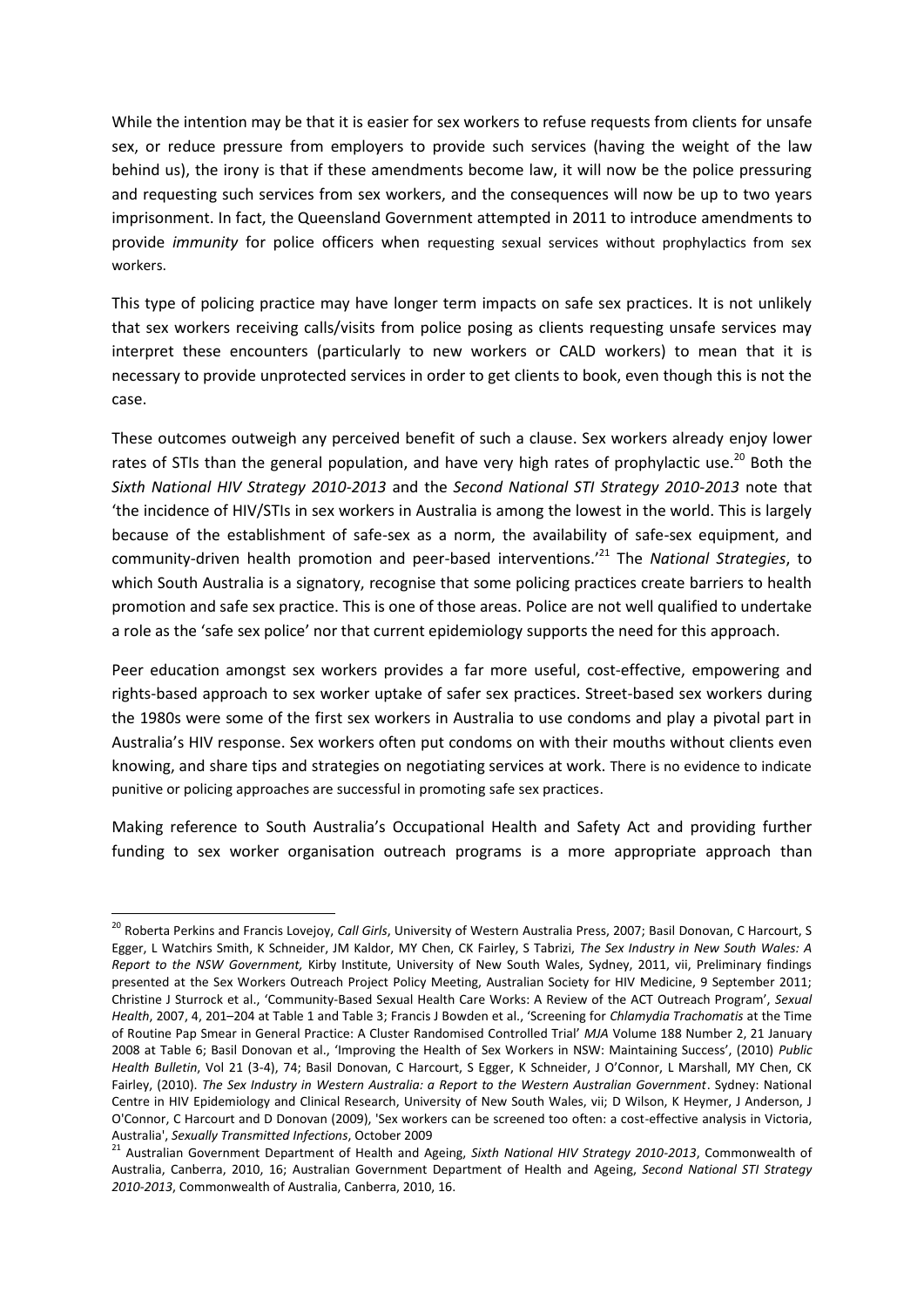resourcing police with the weight of the law to arrest sex workers. *Directions on how to use prophylactic sheaths* 

The amendments not only make it mandatory to practice safer sex, but introduce further requirements on how sex workers are to use prophylactic sheaths. According to the Bill (and the drafting notes), a sex worker is only taken to be using a prophylactic sheath if it is used in accordance with the manufacturers recommendations or in a way 'generally accepted as a standard practice by the sex work industry'. Former drafting notes suggested standard practice be defined by a 'legitimate part of the industry', a specific 'agency' or 'relevant area of the medical profession' (Part 4, s12).

Giving sex workers instructions on how to implement safer sex practices is problematic for a number of reasons. Firstly, it fails to recognise that sex workers are experts on safer sex. We practice safer sex as part of our daily occupational health and safety. Secondly, sex workers report from our experiences with the medical profession that doctors and nurses are rarely well-informed on the proper use of gloves, dams and condoms (let alone have wider knowledge about other important occupational skills, such as finding phthalate free sex toys, hypoallergenic lubricant, non-latex barriers, medical grade silicone and how to clean toys). Thirdly, this section implies a misunderstanding that there is a 'legitimate' part of the industry, while others are illegitimate or confused as to how to practice safer sex. Fourthly, and importantly, sex workers often use innovative means to improve existing prophylactics to meet our own safer sex needs. For example, sex workers often choose to create a barrier used similarly to a dam when practising oral sex, by cutting up a condom or gloves, because it is far superior to the quality of the dams available, if indeed there are dams available (some safe sex products are difficult to obtain from anywhere but specialised providers, such as dams). Under this legislation, this sex worker may be seen to be using the equipment improperly (out of line with the manufacturer's instructions), 'wilfully damaging or interfering' with a barrier, failing to practise safer sex and able to be prosecuted (Part 4, s12). Although the worker may not have damaged the 'efficacy' of the barrier, they may still know the 'barrier is damaged', which is enough on its own to warrant penalty. This legislation is not going to assist in maintaining sex worker's low rates of STIs.

### *Evidence consistently demonstrates that police are inappropriate regulators of the sex industry*

Sex workers have reported police harassment in a number of jurisdictions throughout Australia.<sup>22</sup> Policing practices, fear of prosecution, stigma and forced invisibility have acted as barriers to safe sex practices, human rights, OHS and the management of blood-borne viruses (BBVs) and STIs. Police corruption and violence towards sex workers has been consistently documented.<sup>23</sup> Criminalisation increases sex worker contact with police, which means that sex workers – predominantly women, men who have sex with men, and sex and gender diverse communities – are then regulated by a

<sup>22</sup> Scarlet Alliance and the Australian Federation of AIDS Organisations, *Unjust and Counter-Productive: The Failure of Governments to Protect Sex Workers From Discrimination*, Sydney, 1999, 19, accessed at [http://www.scarletalliance.org.au/library/unjust-counterproductive on 19 May 2011;](http://www.scarletalliance.org.au/library/unjust-counterproductive%20on%2019%20May%202011) Testimonial, Centre for Refugee Research, Australian National Committee on Refugee Women, and Human Rights and Equal Opportunity Commission, *Women's Human Rights Workshop*, University of New South Wales, Sydney, 17-19 June 2004.

<sup>&</sup>lt;sup>23</sup> Reuters, 'Police Violence: Policemen in Paris Found Guilty of Gang Raping Albanian Sex Workers', Sex Workers' Rights Advocacy Group, 7 September 2007, accessed at [http://swannet.org/en/node/896 on 31 August 2011;](http://swannet.org/en/node/896%20on%2031%20August%202011) Zi Teng Newsletter, Message From the Editor, Issue 37, June 2011, accessed at [http://www.ziteng.org.hk/newsletter/37\\_e.pdf](http://www.ziteng.org.hk/newsletter/37_e.pdf) on 31 August 2011.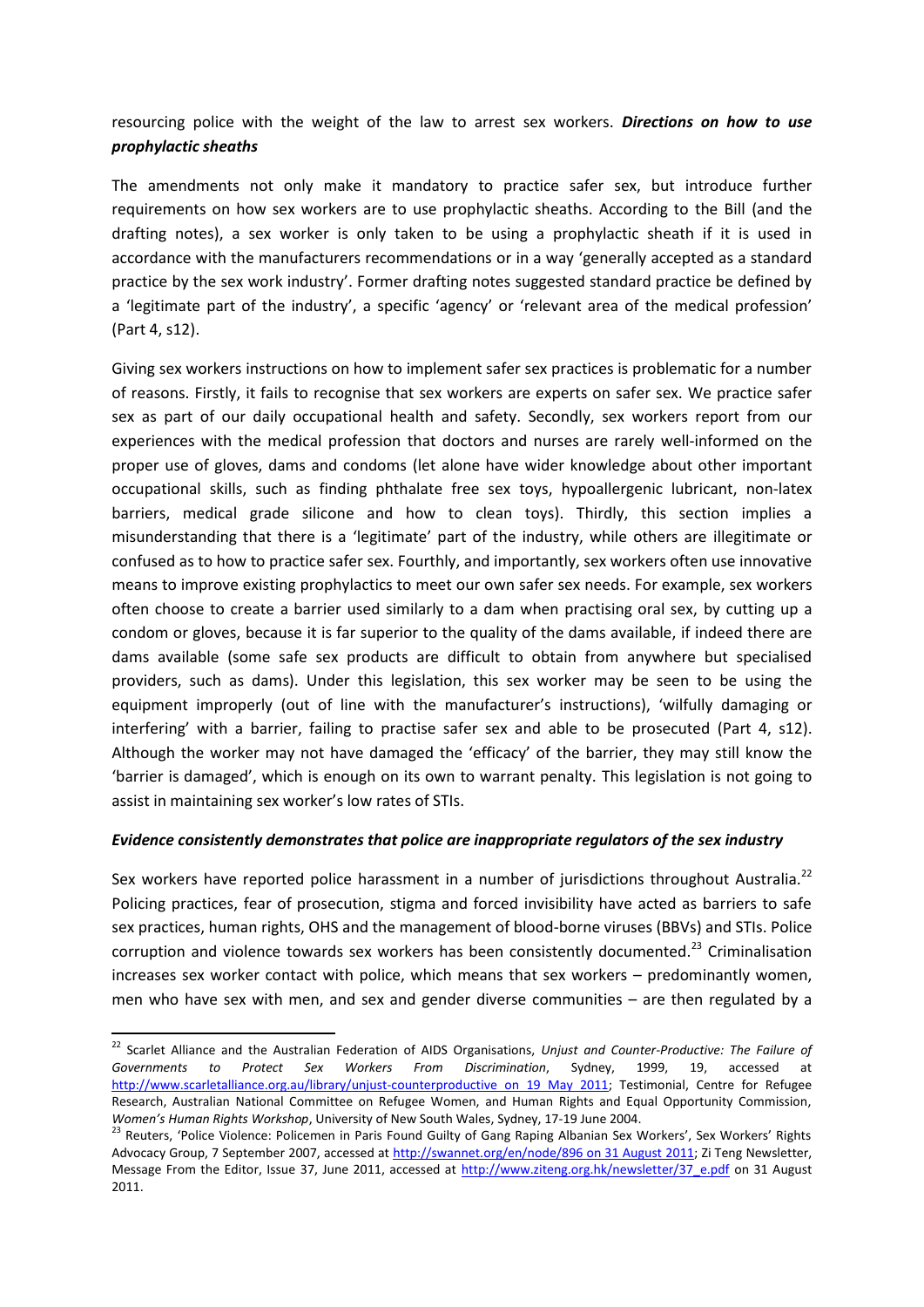predominantly cis-male, 'straight', conservative authoritarian police force. At the Women's Human Rights Court held in June 2004, one sex worker gave a testimonial of her experiences with police harassment in Perth.<sup>24</sup> As another sex worker writes, 'Historically and globally, police have been the source of continued abuse, rape, violence and harassment of sex workers. They are not our protectors.<sup>' 25</sup> In criminalised regimes, such as Western Australia, Harcourt et al. have found that individual sex workers' ability to seek information, support and health care is 'severely limited by the risk of prosecution.'<sup>26</sup>

*For any form of payment (monetary or otherwise)* In Part 4, s11, the introduction of s27(4) provides that a reference to the provision of sexual services on a commercial basis includes a reference to the provision of sexual services for any form of payment (whether monetary or otherwise).

This effectively means that the offences mandating condoms/gloves/dams and prohibition on requesting/offering 'natural' services applies to people who have traded sexual services for a range of kind. This may potentially include those who have traded sex for a dinner date, bunch of flowers, engagement ring, happy marriage or promotion. This is an example of some of the problems associating with introducing new definitions and offences instead of removing criminal laws as required by decriminalisation.

### *In a decriminalised framework, penalties need not apply*

The lack of maximum penalties to be drafted is concerning. Drafting notes indicate that penalties 'must not exceed 2 years imprisonment' (Part 4, s12). There is no clause guaranteeing that penalties will be for employers rather than workers. The rationale behind decriminalisation is that there *are no penalties* because sex work is not criminalised.

### *Defining sexual services is unnecessary*

Scarlet Alliance is concerned that people largely inexperienced and unqualified in practicing safe commercial sex are deciding how sex workers should provide safer services.

The definition of sexual services includes any activity involving indirect physical contact between 2 or more persons for the purpose of the sexual gratification of 1 or more of those persons. It is unclear what distinctions and assumptions are being made here between different types of sex work. The proposed definition of high risk sexual activity includes sexual intercourse (regardless of whether safer sex practice is used) (Part 4, s12). There is no need to define sexual services. We recommend the entire of Part 4, s12 (Offences relating to sex work) be deleted.

# *Changes to the definition of contract of service*

**.** 

There is little indication of the intention behind amendments to the *Workers Rehabilitation and Compensation Act* that define a contract of service (Part 5), or the purpose this section desires to serve. We welcome the clarification that the WorkCover Corporation cannot, when considering

<sup>&</sup>lt;sup>24</sup> Centre for Refugee Research, Australian National Committee on Refugee Women, and Human Rights and Equal Opportunity Commission, *Women's Human Rights Workshop*, University of New South Wales, Sydney, 17-19 June 2004. <sup>25</sup> Because I'm a Whore, 'An Open Letter to Australian Feminists Concerned about Sex Worker Exploitation', *Feminaust: Contemporary Australian Feminism,* 20 August 2011, accessed at [http://feminaust.org/2011/08/20/open-letter-to-](http://feminaust.org/2011/08/20/open-letter-to-australian-feminists-concerned-about-sex-worker-exploitation/)

[australian-feminists-concerned-about-sex-worker-exploitation/](http://feminaust.org/2011/08/20/open-letter-to-australian-feminists-concerned-about-sex-worker-exploitation/) on 31 August 2011.

 $26$  Christine Harcourt et al., 'Sex Work and the Law', above n7 at 123.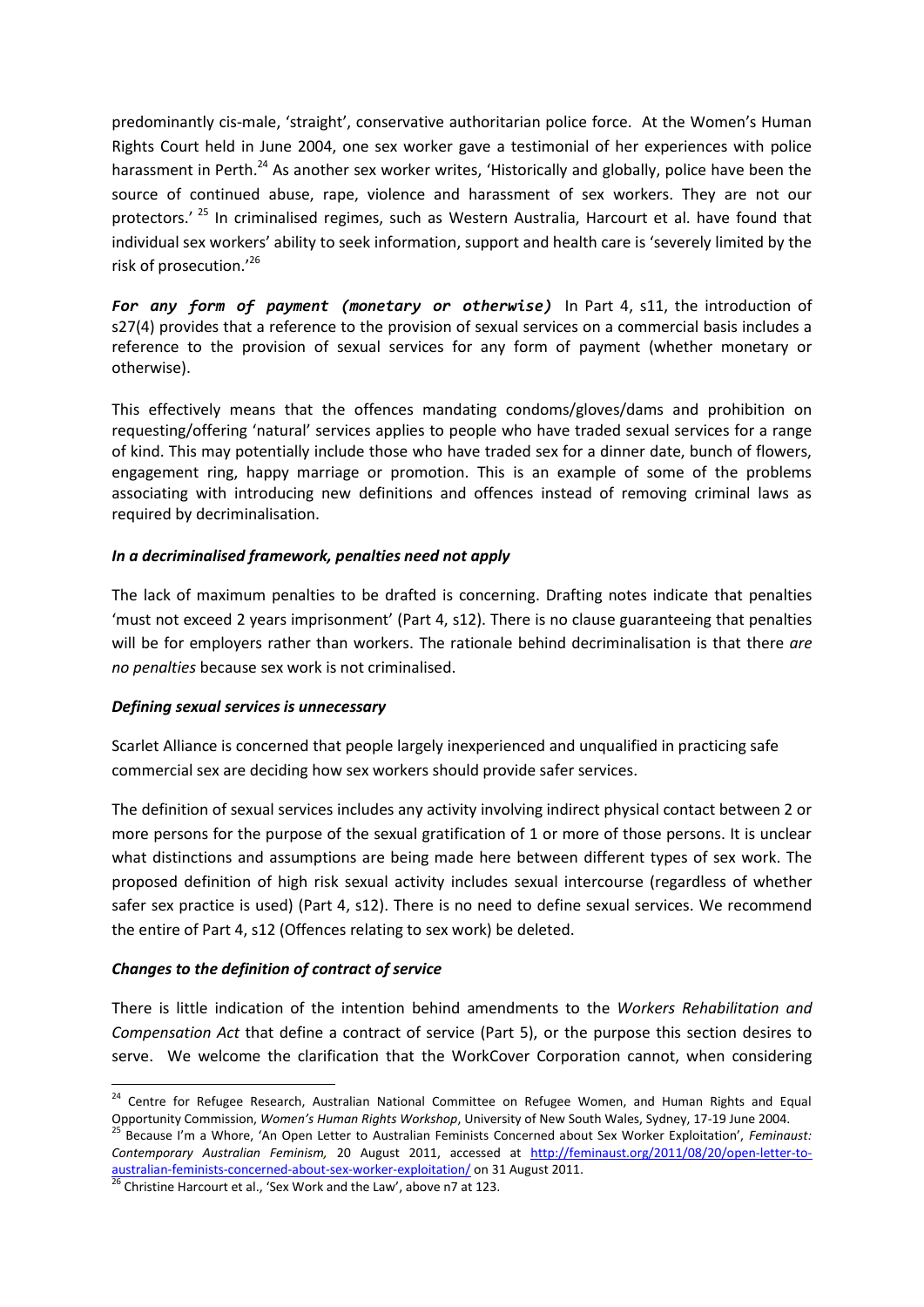whether to extend the protections of the Act to a self-employed sex worker, refuse the person's application simply because they are engaged in sex work. However, in deciding whether a contract of service exists, the requirement that 'the value of any materials supplied, or reasonably be expected to be supplied, by the worker does not exceed an average of \$50 per month' is an ad hoc and arbitrary number. It is not clear whether this figure is based on another piece of legislation, or how this fits with existing common law tests of employees and contractors. This requirement will create limits on what work expenses sex workers can then claim as a tax deduction if they are also to be recognised as an employee for rehabilitation/compensation purposes. Sex work may require sex workers to spend significantly more than \$50 per month on work, but if we do, this may be used to indicate that we are not under a contract of service and cannot access compensation if we are injured at work. It is our understanding that there is no quantitative limit imposed on other professions in the *Workers Rehabilitation and Compensation Act* in order to determine whether someone is a contractor or employee.

Common law tests already exist for determining if someone is an employee and include consideration of a person's degree of control over their working conditions, pay, rosters, hours, equipment, tax, supervision, insurance, superannuation cover, place of work and exclusivity.<sup>27</sup> It is possible for legislation to specify that 'employee has its common meaning', which will change over time with new cases. While it is important that sex work is classified accurately and we obtain the associated entitlements, flexibility and conditions – and it is important that private workers and contractors are covered for workers compensation purposes – legislating requirements for who constitutes an employee or contractor is restrictive and may lead to unintended exclusions. There is no need for the introduction of 6C 'additional provisions in respect of sex work'.

The section also provides that employers of sex workers will need to be registered under the *Workers Rehabilitation and Compensation Act 1986* in the same way as other employers. The maximum penalty for non-compliance is \$10 000 for each worker employed. Because there is no distinction made in the Bill between private operators (including small groups of workers) and larger sex industry businesses (brothels and agencies), it is unclear whether a small group of sex workers working together would need to register under this section. This section requires clarification that it does not include such groups.

### *Location controls and prescribed distances from children's services*

The new section 29 creates an offence of providing sexual services on a commercial basis at premises located within a prescribed distance from premises at which a prescribed children's service is operated.

There is no evidence to suggest that sex workers or our clients pose any level of danger to children from proximity. As you will be aware, many South Australian sex workers (and our clients) are parents, siblings, children and families. The requirement of 200 metres (and 50m within the CBD) is excessive and would result in significant barriers to compliance. The basic premise that proximity causes harm is not supported by evidence.

<sup>27</sup> <sup>27</sup> Sue Ellery, *Phillipa v Carmel: Article for Phoenix*, LHMWU, 24 September 1998, accessed at <http://www.scarletalliance.org.au/library/carmel-case96> on 18 July 2011.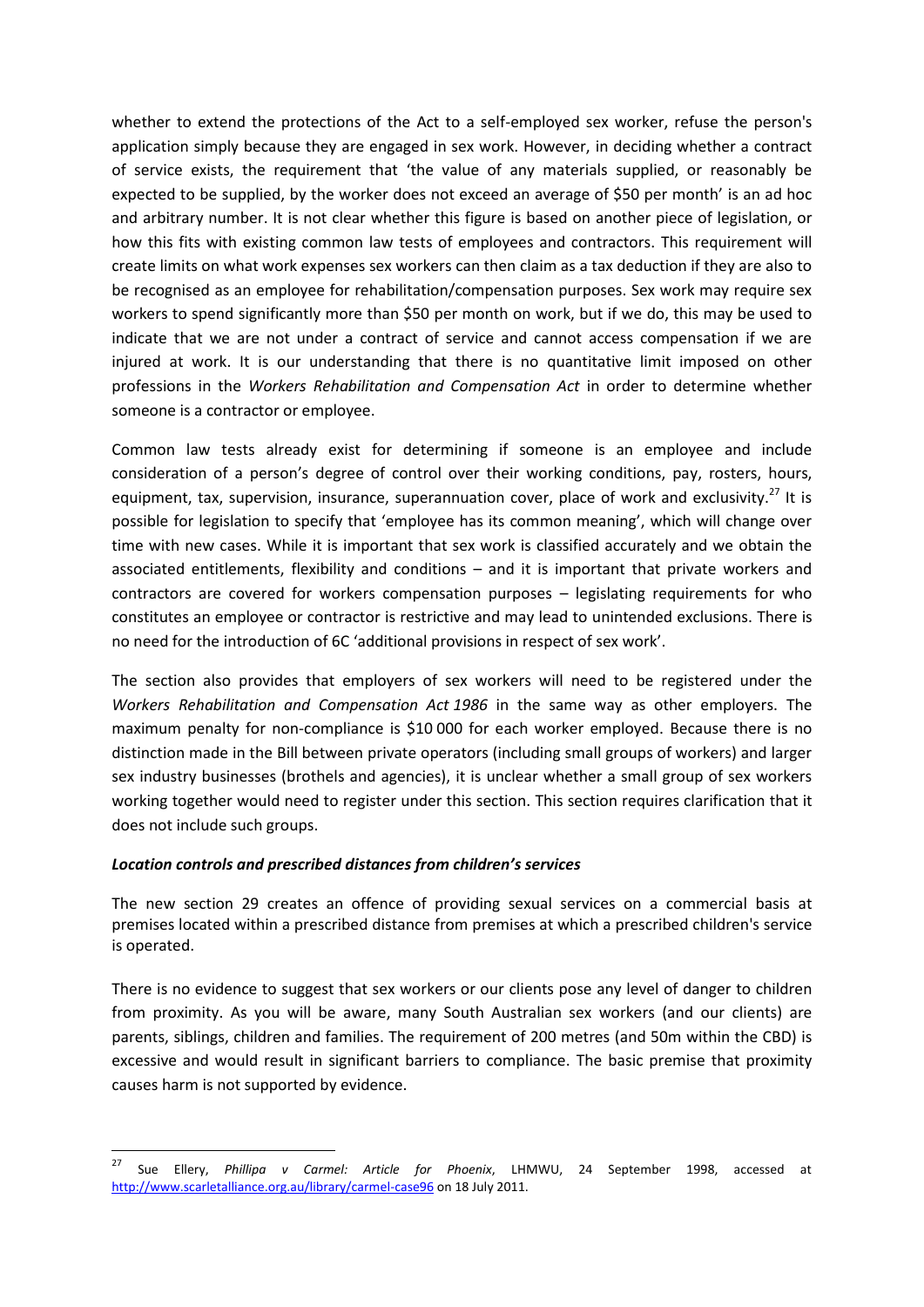This is also the case where sex work is prohibited within a distance of a 'place of worship'. The term 'place of worship' may be very broad, and defining it problematic. Such a clause implies that spiritualities or religions necessarily have a negative view of sex work, or that sex work and religion are mutually exclusive – in fact in some religions sex workers are key historical figures/archetypes/deities. Sex workers may live near places of worship, which means that such a provision would prohibit sex workers operating from home. Where private sex work is prohibited, evidence from the Private Workers Alliance and the Sex Workers Outreach Project NSW reports men posing as council officers demanding free sexual services in return for not disclosing their home business.<sup>28</sup> Evidence shows that there are nil amenity impacts of private sex work. Student researchers of feminist sociologist Eva Cox at the University of Technology, Sydney, 'showed quite clearly that local residents were unaware of home based sex workers in their immediate neighbourhood.<sup>'29</sup> There is no evidence that any kind of sex work interrupts or negatively impacts upon places of worship or children's services. To legislate these zoning controls gives weight to existing stereotypes and does nothing to redress stigma and discrimination. Introducing these sections to meet the demands of single Members of Parliament will have disastrous consequences for sex workers in the long-term.

Location controls, generally, are part of government efforts to make what is deemed an undesirable practice 'invisible'. This is clear from the fact that the offence operates regardless of whether there are any children at the premises, whether the premises is open or closed, and whether the place is a secondary college with students who are an age legally able to hire sex workers. Invisibility creates barriers to access for outreach and health promotion organisations.

#### **Private workers and small groups of workers should be exempt from planning controls**

We are also concerned that there is no distinction made in the Bill between private workers (and small groups of worker-based businesses) and larger employees (such as brothels and agencies). The offences prescribing distances from children's services are aimed at both 'owner or occupier of premises' and an individual 'person'. This section will disproportionately target and further criminalise street based sex workers. The clause effectively shifts the fine for street based sex work (the offence of soliciting in a public place) from \$750 to an exorbitant \$2,500 or 3 months imprisonment.

Scarlet Alliance believes it is important for this Bill to include a clause that exempts private sex workers and sex worker co-operatives from being liable for offences.

Scarlet Alliance hopes to work collaboratively with Steph to introduce planning guidelines for Local Government to ensure that sex industry businesses and independent sex workers are treated fairly. Sex workers and sex work businesses should not be subject to special provisions that set them apart from other businesses. There must be consistency and continuity in local authority planning decisions.

<sup>28</sup> Sex Services Premises Planning Advisory Panel, *Sex Services Premises Planning Guidelines*, NSW Department of Planning, 2004, 54, cited in Touching Base Inc and Urban Realists, 'Submission in Response to the Draft Sydney Local Environmental Plan 2011', April 2011, 5.

<sup>&</sup>lt;sup>29</sup> Lauren Jamieson, 'UTS Students' Research on Home Occupations' November 2003, Findings presented by Eva Cox to commissioners at the Sydney of City Council, 15 March 2004, cited in Erica Red and Saul Isbister, 'Why Sex Workers Believe Smaller is Better: The Faulty Implementation of Decriminalisation in NSW' *HIV Australia,* Volume 3 No. 3, March-May 2004.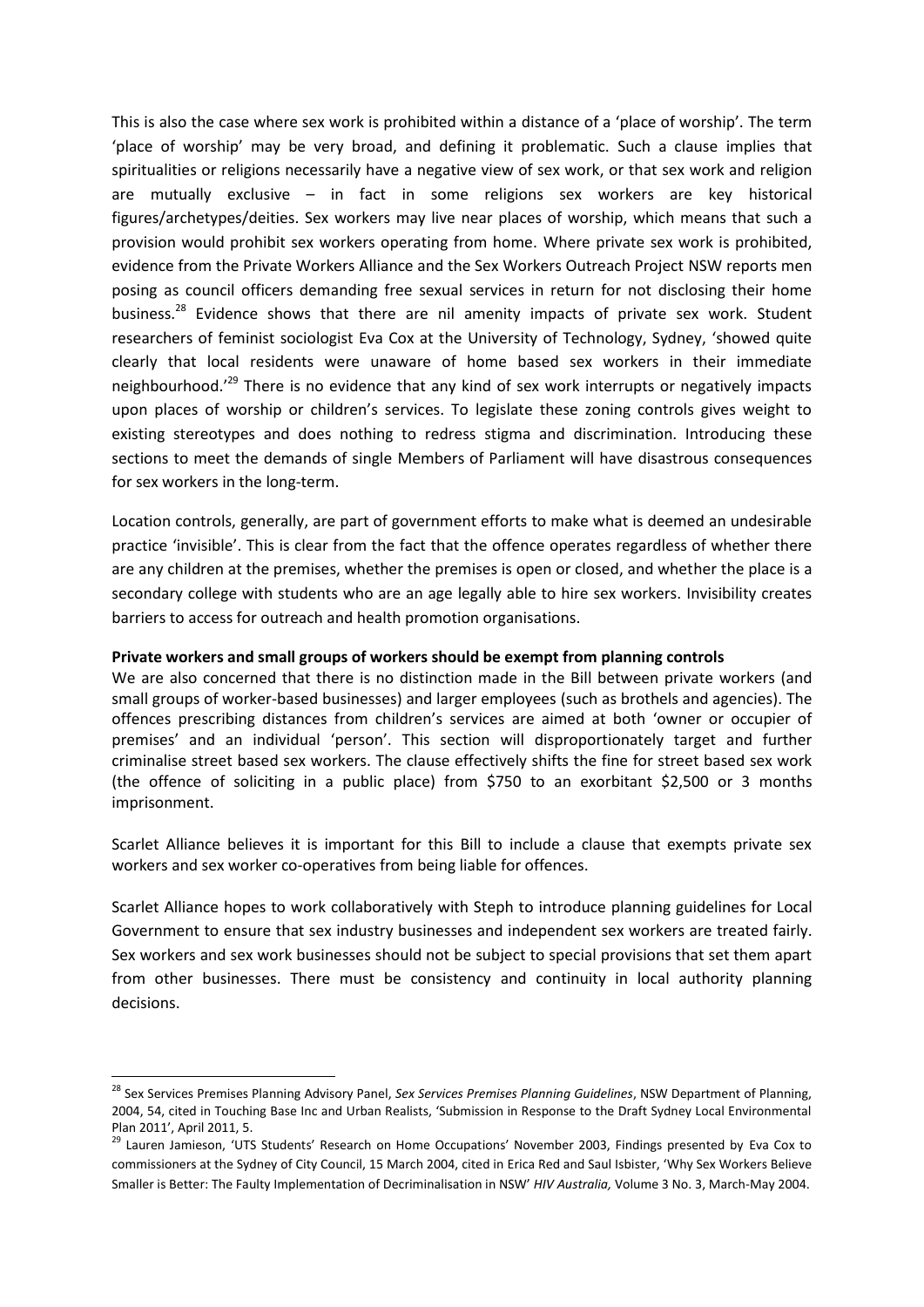### *Who is an appropriate regulator?*

In its current form, the Bill continues to place Police as regulators of sex work in South Australia.

Under a decriminalised framework, sex work businesses would be treated like other businesses, subject to existing regulatory mechanisms such as local council planning and zoning regulations, Work Cover and the Australian Taxation Office, and the police would not be involved as regulators unless there is a breach of law.

In Victoria, Equal Opportunity and Human Rights Commission staff may inspect workplaces to ensure sex workers are protected from discrimination or harassment at work.<sup>30</sup> Work Cover may conduct similar inspections in workplaces to ensure employers are maintaining occupational health and safety standards. These illustrate that there are viable alternatives to police regulation that support worker's health, safety and human rights.

Where police are not regulators of the industry, there are important benefits. In one New Zealand case study, one sex worker complained that a police officer was pressuring her into providing sexual services to the police officer for free. She approached NZPC who supported her to lay a complaint with the police. Police charged him with misusing his authority to get sex from a sex worker. He was convicted and imprisoned for 2 years. $31$  This incident illustrates that decriminalisation clearly provides sex workers with opportunities for access to justice that criminalisation does not.

# *Terminology*

There has no amendment to change the language of the legislation from 'prostitute' to 'sex worker'. In the notes there are references to sex workers using only female pronouns. Recently in the Australian Capital Territory, a report from the Inquiry into the Prostitution Act recommended that the terminology in their Act be updated accordingly. Sex workers in Australia reject the term 'prostitute'. Today, the gender and value-neutral term 'sex worker' is used internationally by media, academics, health service providers and advocates. The use of sex worker-preferred terminology is fundamental to sex worker self-determination, and reflects the central premise that sex work is a legitimate form of occupation, deserving of the same rights and protections as other professions.

Thanks again for opportunity to provide feedback, and we look forward to working with you more in the future.

Again, we commend the core premise of decriminalisation underpinning this Bill but request that you give serious consideration to the amendments recommended within this submission. The further the Bill strays from decriminalisation to suit different political agendas the greater likelihood that it reinforces police in a regulatory role – reversing all benefits.

<sup>&</sup>lt;sup>30</sup> Consumer Affairs Victoria, 'Sex Work Regulators', accessed at [http://www.consumer.vic.gov.au/businesses/licensed](http://www.consumer.vic.gov.au/businesses/licensed-businesses/sex-work-service-providers/legislation-and-regulation-sex-work/sex-work-regulators)[businesses/sex-work-service-providers/legislation-and-regulation-sex-work/sex-work-regulators,](http://www.consumer.vic.gov.au/businesses/licensed-businesses/sex-work-service-providers/legislation-and-regulation-sex-work/sex-work-regulators) accessed at on 15 August 2011.

 $31$  Ibid.